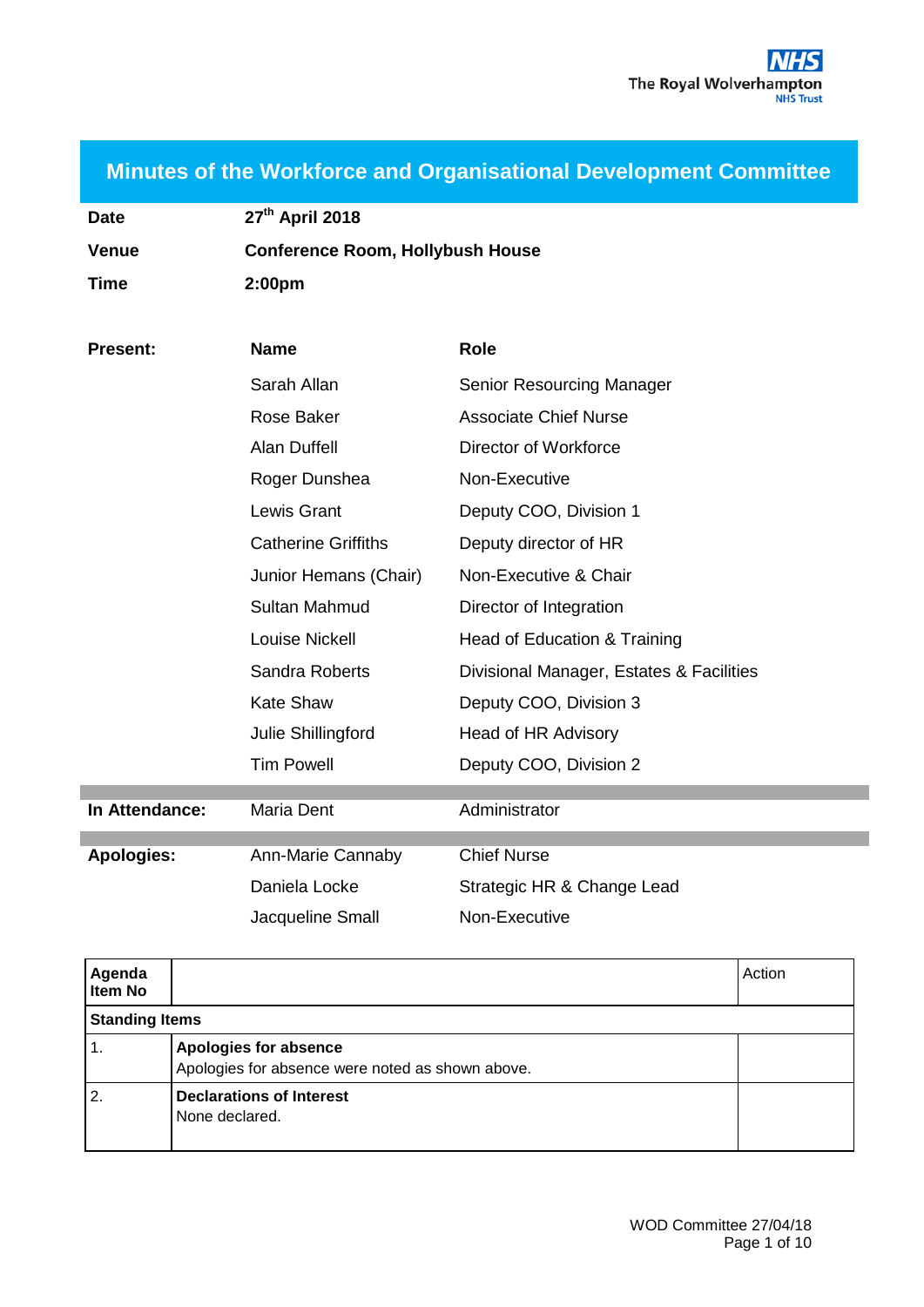| Agenda<br>Item No |                                                                                                                                                                                                                                                                                                                                                                                                                                                                                                  | Action |
|-------------------|--------------------------------------------------------------------------------------------------------------------------------------------------------------------------------------------------------------------------------------------------------------------------------------------------------------------------------------------------------------------------------------------------------------------------------------------------------------------------------------------------|--------|
| 3                 | Confirmation of the Minutes from the Last Meeting, 23 <sup>rd</sup> February 2018<br>One minor amendment to page 9, otherwise the minutes of the last meeting were<br>agreed as a true record.                                                                                                                                                                                                                                                                                                   |        |
| 4.                | <b>Matters Arising and Review of the Action Log</b><br>The Action Log was reviewed and updated accordingly.                                                                                                                                                                                                                                                                                                                                                                                      |        |
| 4.1               | Action 17/098 - Workforce Metrics: S Roberts confirmed that she had met with<br>D Elsmore around the use of ESR for sickness reporting in the Estates &<br>Facilities department. Discussions had begun on how to progress and develop<br>set up. Action closed.                                                                                                                                                                                                                                 |        |
| 4.2               | Action 18/002 – Certificate of Sponsorships : Action completed and risk added<br>to Workforce Risk SR1. A Duffell informed that the Trust had received 5<br>Certificates for April, although 16 had been submitted and each application had<br>to be resubmitted each month. This continues to be a national issue of concern<br>for all Trusts and NHS Employers will be collating figures from across the country<br>to raise formally at a higher level.                                      |        |
| 4.3               | Action 18/006 – The Education & Training Strategy : $L$ Nickell advised that<br>the minor amendments to the strategy had been made and the Strategy was due<br>to the Policy Committee in May. Action closed.                                                                                                                                                                                                                                                                                    |        |
| 4.4               | Action 18/012 - Equality, Diversity and Inclusion Approach including<br>Workforce Race Equality Standards - C Griffiths advised that there were two<br>significant risks associated and these had been added to the HR Directorate<br>Risk Register. The risks were around Workforce Race Equality Standards,<br>indicators 2 and 3 and Equality objectives. Action closed.                                                                                                                      |        |
| 4.5               | Action 18/015 - Organisational Structure and Accountability - A Duffell<br>advised that this item had been raised with Keith Wilshere and added to the<br>Board Development agenda items. Action closed.                                                                                                                                                                                                                                                                                         |        |
| 5.                | <b>Workforce Environmental Scan</b>                                                                                                                                                                                                                                                                                                                                                                                                                                                              |        |
| 5.1               | NHS Workforce Strategy $-$ A Duffell advised that HR Directors and various<br>NHS bodies had requested sight of the latest iteration of the draft strategy but<br>this had not yet been received, It is considered that the final copy would be<br>released in June. Further update to follow when available.                                                                                                                                                                                    |        |
| 5.2               | <b>National Pay Award</b><br>A Duffell advised that implementation of the new pay award into the next<br>financial year and beyond is likely to create a number of complications for all<br>Trusts, specifically around the mechanism in executing.<br>He advised that ESR is the only electronic system used by RWT, and a number                                                                                                                                                               |        |
|                   | of other NHS Trusts, and it is not yet clear as to whether IBM will be adjusting<br>the system accordingly to accommodate the full required changes.<br>It is<br>expected that the updated system will be received by Trusts following the<br>outcome on the pay proposal from the unions, which is expected in June. Once<br>fully approved, it will be essential to ensure that the hierarchies are correct within<br>ESR and to ensure manager and employee self-service is available.<br>The |        |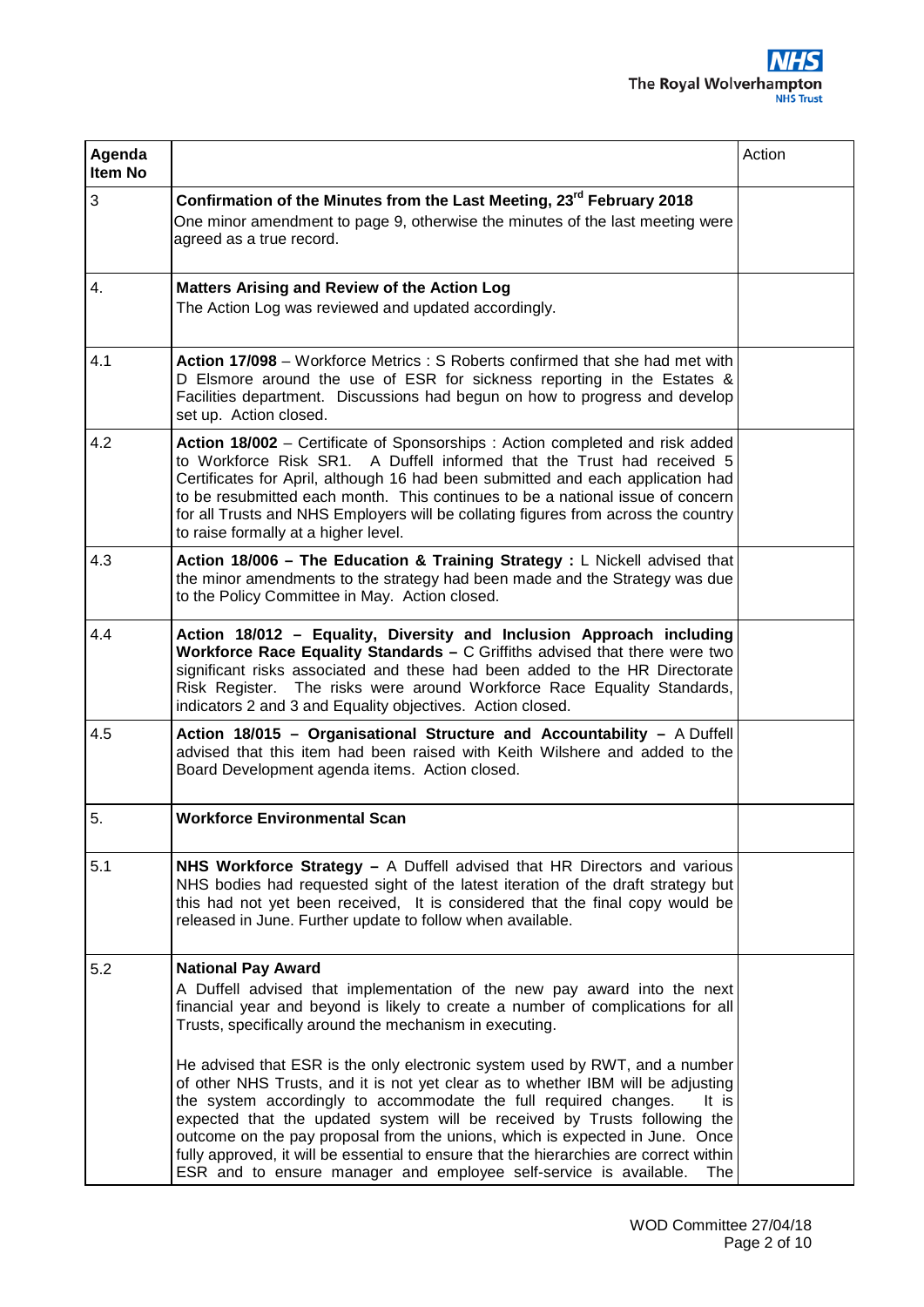| Agenda<br>Item No |                                                                                                                                                                                                                                                                                                                                                                                                                                                                                                                                                               | Action |
|-------------------|---------------------------------------------------------------------------------------------------------------------------------------------------------------------------------------------------------------------------------------------------------------------------------------------------------------------------------------------------------------------------------------------------------------------------------------------------------------------------------------------------------------------------------------------------------------|--------|
|                   | timescale will be very tight, unless any agreed slippage but he felt that both the<br>systems and the mechanisms needed to be in place before the end of the<br>current financial year. The change in process is a huge culture shift as it will be<br>the responsibility of each individual manager to award incremental pay and the<br>default position is that this will commence from 1 <sup>st</sup> April 2019.                                                                                                                                         |        |
|                   | R Dunshea question how this was being managed by the Trust, A Duffell advised<br>that the Trust has an ESR Steering Group, chaired by C Griffiths and H Troalen<br>in Finance and he would be attending the next meeting in order to reassess and<br>prioritise the requirements of the new pay deal. Following the meeting there will<br>be an assessment of risks identified in taking forward and, for assurance, 18/016<br>C Griffiths agreed to forward on a copy of the risk and issues log once it had $ C$ Griffiths<br>been updated.                 |        |
|                   | S Mahmud queried the process for application across the NHS; A Duffell<br>confirmed that the standards in applying are based around four/five key tests,<br>with either a simple yes or no response, these are:<br>1. Has the staff member had an appraisal.<br>2. Does that member of staff have any disciplinary sanction against them?<br>3. Does the member of staff have any formal performance or capability                                                                                                                                            |        |
|                   | issues ?<br>4. Has the member of staff met their statutory mandatory training<br>requirements?<br>The fifth applies to mangers - has the manager completed the<br>5.<br>requirement in carrying out appraisals for their staff, eg if only 8 out of 10<br>staff have had had an appraisal, the manager would not receive their<br>own pay increment.                                                                                                                                                                                                          |        |
|                   | A Duffell reiterated that it was, therefore, essential that the hierarchy system was<br>recorded correctly on ESR and that the mandatory training requirements for staff<br>were clear.                                                                                                                                                                                                                                                                                                                                                                       |        |
|                   | L Nickell advised that she and C Griffiths would be meeting to discuss the current<br>appraisal policy to ensure that the requirements of the new pay deal were<br>included within the policy for non-medical staff. She advised that the medical<br>staff appraisal policy would be kept separate as there were additional<br>requirements upon this group of staff.                                                                                                                                                                                         |        |
|                   | A Duffell informed that a further change with the new pay deal is around the<br>increment date for staff in that, currently, staff retain their original increment date,<br>however, should a member of staff move posts, their increment date moves to<br>the date of the new banding. T Powell queried on how this would be monitored<br>to ensure consistency, A Duffell proposed that there would be a 12 month look<br>back review carried out but managers should follow the four key criteria<br>questions and staff will either have complied or not. |        |
|                   | A Duffell advised that further updates on this initiative will be provided.                                                                                                                                                                                                                                                                                                                                                                                                                                                                                   |        |
|                   | <b>Chairman's note:</b><br>J Hemans requested that for future meetings, all reports should be submitted by<br>the Friday before the meeting date (ie one week) to allow sufficient time to<br>circulation and read.                                                                                                                                                                                                                                                                                                                                           |        |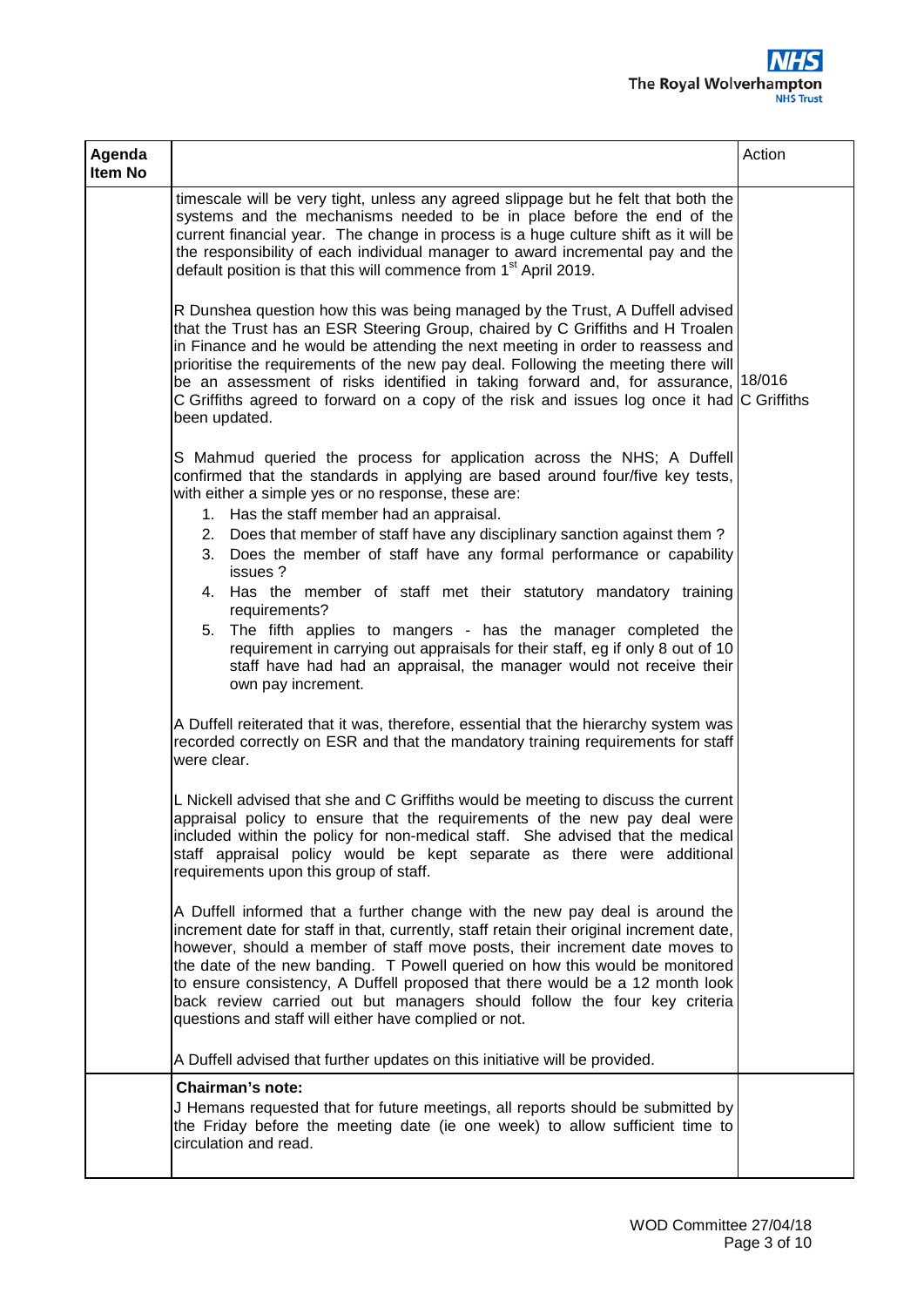| Agenda<br>Item No |                                                                                                                                                                                                                                                                                                                                                                                                                                                                                                                                                                                                                                                                                                                                                                                                                                                                                                                                                                                                                                                                                                                                                                                                                                                                                                                            | Action                      |
|-------------------|----------------------------------------------------------------------------------------------------------------------------------------------------------------------------------------------------------------------------------------------------------------------------------------------------------------------------------------------------------------------------------------------------------------------------------------------------------------------------------------------------------------------------------------------------------------------------------------------------------------------------------------------------------------------------------------------------------------------------------------------------------------------------------------------------------------------------------------------------------------------------------------------------------------------------------------------------------------------------------------------------------------------------------------------------------------------------------------------------------------------------------------------------------------------------------------------------------------------------------------------------------------------------------------------------------------------------|-----------------------------|
| 6.                | 2017 National NHS Staff Survey (Action 17/090 and 18/004)                                                                                                                                                                                                                                                                                                                                                                                                                                                                                                                                                                                                                                                                                                                                                                                                                                                                                                                                                                                                                                                                                                                                                                                                                                                                  |                             |
| 6.1               | A Duffell advised that the report circulated had been brought to the Committee<br>for assurance.                                                                                                                                                                                                                                                                                                                                                                                                                                                                                                                                                                                                                                                                                                                                                                                                                                                                                                                                                                                                                                                                                                                                                                                                                           |                             |
|                   | In response to a question raised by R Dunshea on the actions being taken 18/017<br>around any areas of concern, C Griffiths advised that each Division is currently<br>reviewing the data produced and an action plan for corporate Trust wide themes<br>and divisional themes would be brought back to the next meeting.                                                                                                                                                                                                                                                                                                                                                                                                                                                                                                                                                                                                                                                                                                                                                                                                                                                                                                                                                                                                  | C Griffiths/<br>Deputy COOs |
|                   | <b>Future Workforce/Resourcing</b>                                                                                                                                                                                                                                                                                                                                                                                                                                                                                                                                                                                                                                                                                                                                                                                                                                                                                                                                                                                                                                                                                                                                                                                                                                                                                         |                             |
| 7.                | <b>Organisational Resourcing and Vacancy Position</b><br>S Allan provided an update on the key points within the Resourcing Report:                                                                                                                                                                                                                                                                                                                                                                                                                                                                                                                                                                                                                                                                                                                                                                                                                                                                                                                                                                                                                                                                                                                                                                                        |                             |
| 7.1               | <b>Centralised Recruitment Model (Action 17/094)</b><br>S Allan reported that initial meetings had been held with staff regarding the<br>revised structure and the way forward on implementing centralised recruitment.<br>An outline project plan has been drafted which identifies the key activities to be<br>undertaken and this includes the introduction of an electronic system called<br>TRAC. This is an applicant tracking management system which will provide<br>better visibility and data around the whole recruitment process and timelines<br>involved and will be incorporated at the same time as centralised recruitment is<br>implemented. The change in practice will be communicated across the Trust.<br>A Duffell stated that it is understood that there are a number of delays across the<br>recruitment process but the TRAC system will be able to identify any specific<br>areas. T Powell queried the issue around delays in the Vacancy Control Process<br>(VCP); S Allan clarified that this had been highlighted at the recent stakeholder<br>events on recruitment, however, once implemented, the TRAC system will<br>capture data and timelines from the initial date of vacancy up to the start date.<br>S Allan agreed to share the outcome and timelines from these events with the | 18/018<br>S Allan           |
| 7.2               | Deputy COOs.<br><b>Recruitment Activity</b><br>S Allan reported that the number of nursing vacancies in March, compared to<br>February, had reduced by approximately 20 WTE and there had been a number<br>of successful appointments in AMU, Emergency, Paeds and Orthopaedics.<br>The Trust had attended the RCN recruitment event in March, and there been a<br>lot of interest on the day with over 100 expressions of interest. A number of<br>interviews had been held on the day, or followed up after the event, and 14<br>conditional offers had been made.                                                                                                                                                                                                                                                                                                                                                                                                                                                                                                                                                                                                                                                                                                                                                       |                             |
| 7.3               | <b>Stroke Unit</b><br>S Allan reported that the joint work between the Stroke team and the recruitment<br>team in running a radio and social media recruitment campaign had resulted in<br>15 appointments of band 5 nurses for the Stroke Unit.                                                                                                                                                                                                                                                                                                                                                                                                                                                                                                                                                                                                                                                                                                                                                                                                                                                                                                                                                                                                                                                                           |                             |
| 7.4               | <b>International Recruitment</b><br>S Allan advised that the executive directors had agreed to support a proposal for<br>a further international recruitment campaign for nurses and a business case is                                                                                                                                                                                                                                                                                                                                                                                                                                                                                                                                                                                                                                                                                                                                                                                                                                                                                                                                                                                                                                                                                                                    |                             |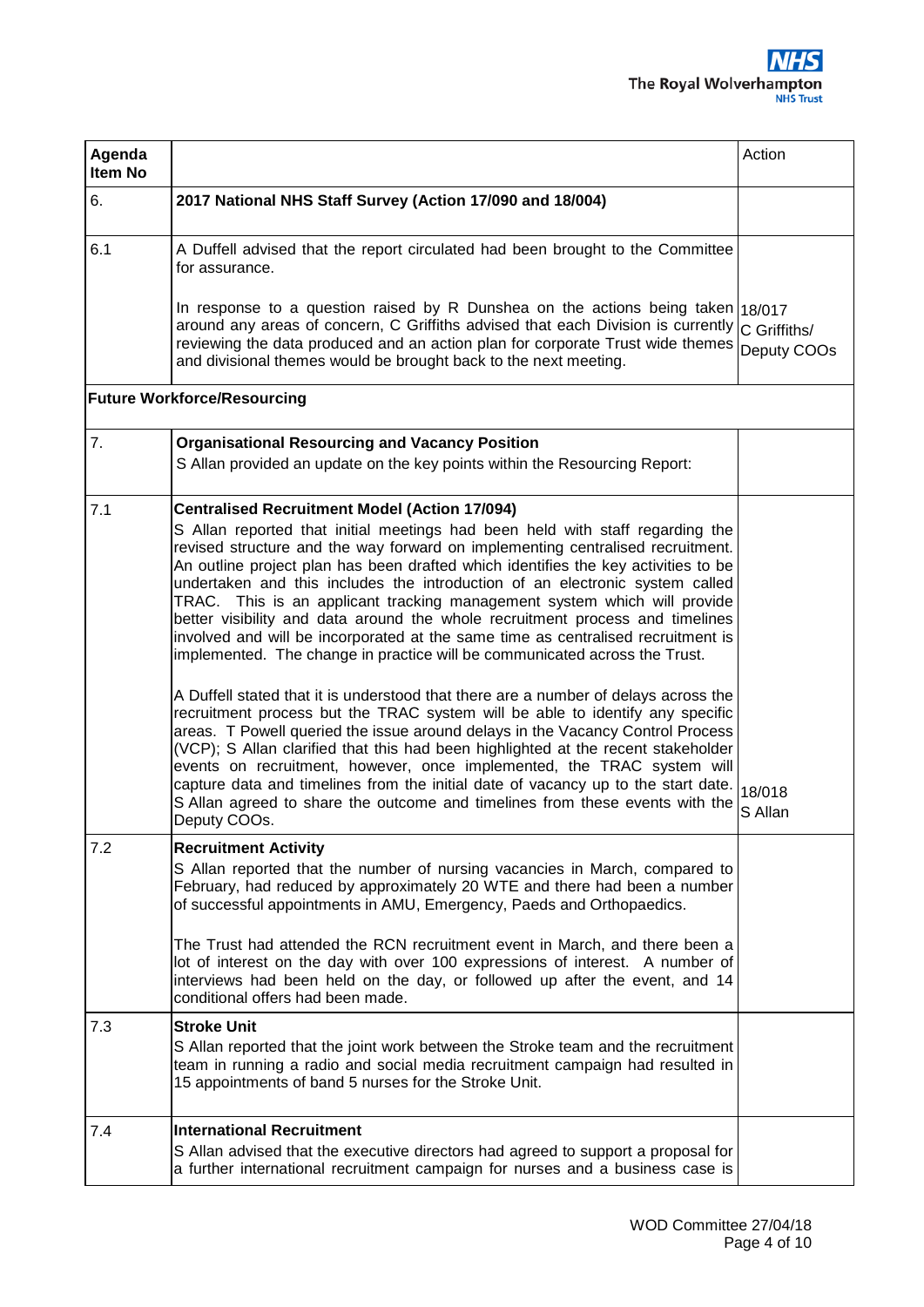| Agenda<br>Item No |                                                                                                                                                                                                                                                                                                                                                                                                                                                                                                                                                                                                                                                                                                                                                                                       | Action                |
|-------------------|---------------------------------------------------------------------------------------------------------------------------------------------------------------------------------------------------------------------------------------------------------------------------------------------------------------------------------------------------------------------------------------------------------------------------------------------------------------------------------------------------------------------------------------------------------------------------------------------------------------------------------------------------------------------------------------------------------------------------------------------------------------------------------------|-----------------------|
|                   | currently being developed.<br>T Powell commented on a recent news item around European nurse leaving the<br>NHS because of BREXIT and queried the impact on the Trust.<br>S Allan<br>commented that this has not yet had any impact on RWT as the Trust has a low<br>number of European nurses.<br>C Griffiths advised that the Trust responds on a six monthly basis to Cavendish<br>Coalition that is tracking the national picture of the impact of Brexit on the<br>workforce and agreed to forward on the latest update to the group for information.                                                                                                                                                                                                                            | 18/019<br>C Griffiths |
| 7.5               | R Dunshea commented that, in regards to the resourcing report, it would be<br>helpful to include additional financial data on costings. He also requested a<br>breakdown of all vacancies across all areas of the Trust to provide a<br>comprehensive picture. S Allan stated that the data reported can be provided by<br>Divisions but the report focusses primarily on nurses and medics due to the<br>current practice of centralised and decentralised recruitment. She advised that<br>once centralised recruitment for the whole Trust is in place and the TRAC system<br>is implemented, the Trust will be in a position to report across all staffing groups.                                                                                                                | 18/020<br>S Allan     |
| 7.6               | R Dunshea suggested that the Committee received a presentation to review the 18/021<br>vacancy control process, providing an update around assurance processes,<br>checks, balances, right roles, right grade, skill mix etc. It was agreed this item<br>would be noted for a future agenda.                                                                                                                                                                                                                                                                                                                                                                                                                                                                                          | S Allan               |
| 8.                | In-Depth Analysis on Leavers (Acton 17/083)<br>S Allan reported that she had carried out a 12 month review on the number of<br>staff leavers, the reasons for leaving and had focussed on the 3 areas where the<br>normalised turnover rate was above the Trust average. As at the end of March<br>2018, there had been 660 WTE leaving the Trust and the top 3 reasons for<br>leaving were retirement, followed by relocation and work life/balance and better<br>reward packages.                                                                                                                                                                                                                                                                                                   |                       |
|                   | In terms of next steps and actions, the team would be -<br>analysing exit questionnaires and understanding where people move to<br>review and revise/update the recruitment documentation<br>introduce pilot stay discussions<br>$\bullet$<br>roll out internal transfer framework<br>look at the employment model and work/life balance<br>$\bullet$<br>look at the number of retirees - what can the Trust offer this group of<br>staff in order to continue to utilise the skills they have<br>A Duffell queried whether it would be useful to plot the number of retire and<br>returns to the Trust, even if on 12 / 24 month basis; S Allan, agreed to follow up<br>to check ESR capability.<br>C Griffths advised that a letter had recently been sent out to all leavers which | 18/022<br>S Allan     |
|                   | included an exit questionnaire and also offered the opportunity to discuss the<br>possibility of returning to the Trust, but very few returns had been received. She<br>advised that the plan was to send this out on a quarterly basis. She advised that $18/023$<br>the launch of the electronic exit questionnaire was imminent and would provide<br>further update when available.                                                                                                                                                                                                                                                                                                                                                                                                | C Griffiths           |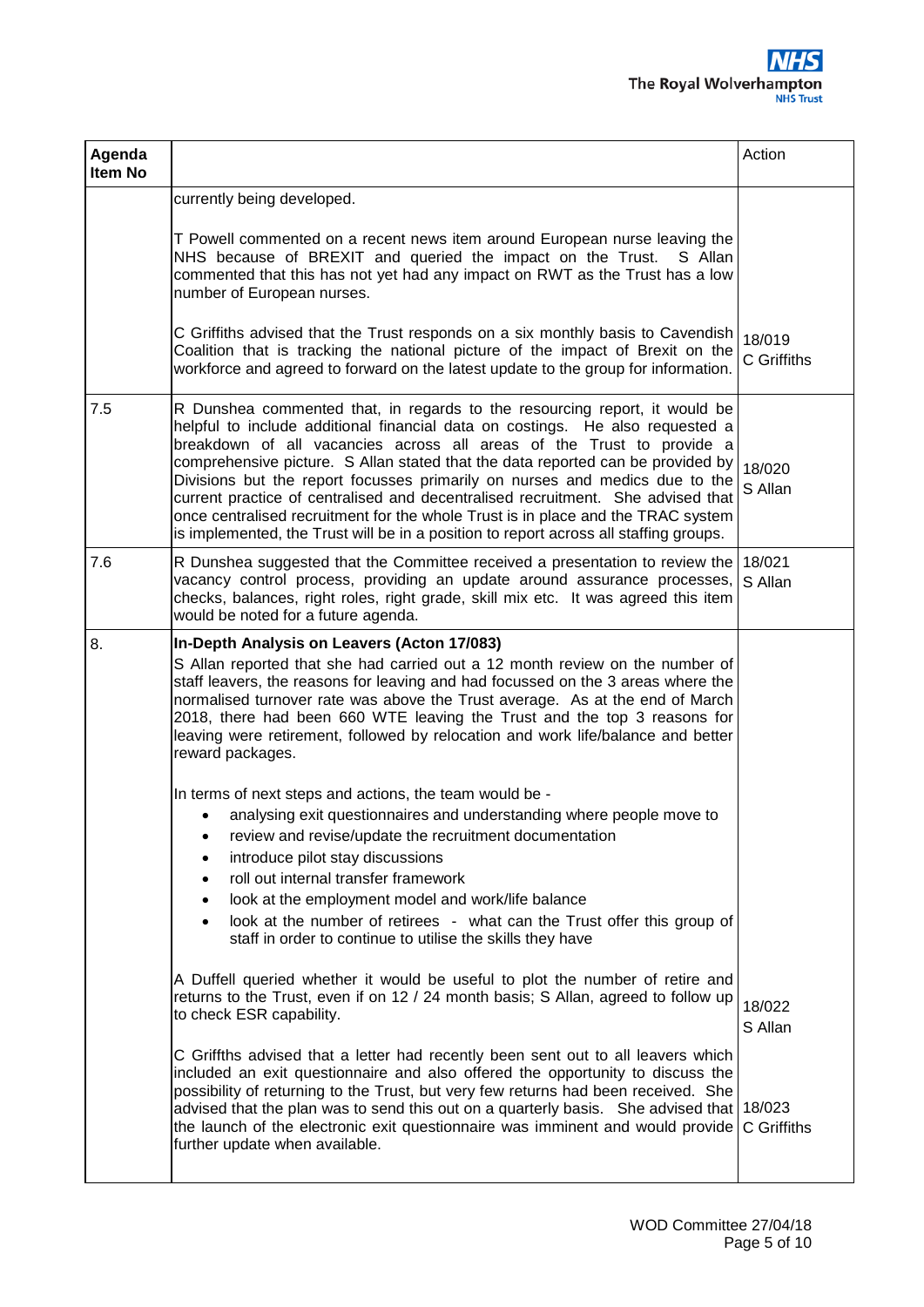| Agenda<br>Item No |                                                                                                                                                                                                                                                                                                                                                        | Action                   |
|-------------------|--------------------------------------------------------------------------------------------------------------------------------------------------------------------------------------------------------------------------------------------------------------------------------------------------------------------------------------------------------|--------------------------|
|                   | R Dunshea requested that end dates should be included when reporting action<br>plans to provide clear indication of and end date and completion.                                                                                                                                                                                                       | 18/024<br>All            |
|                   | K Shaw and S Mahmud left the meeting at this point.                                                                                                                                                                                                                                                                                                    |                          |
| 9.                | Review Trends, Issues and progress in Relation to Employment Relations                                                                                                                                                                                                                                                                                 |                          |
| 9.1               | J Shillingford highlighted the key issues within the report submitted.                                                                                                                                                                                                                                                                                 |                          |
|                   | As reported previously, with the abolition of the fee regime for employment<br>$\bullet$<br>tribunals, the number of Tribunal cases continues to rise.                                                                                                                                                                                                 |                          |
|                   | The number of suspensions had reduced and it is hoped that the introduction<br>$\bullet$<br>of the 'fair blame' policy has had some impact in supporting managers and<br>staff.                                                                                                                                                                        |                          |
|                   | Sickness absence had fluctuated during the winter, following normal trends.<br>$\bullet$                                                                                                                                                                                                                                                               |                          |
|                   | The Dispute Resolution Policy had been launched at the beginning of April,<br>$\bullet$<br>which combines the Grievance policy and the Bullying & Harassment policy.<br>This policy takes a new approach and training dates have been provided for<br>managers, J Shillingford requested the operational leads to encourage<br>senior staff to attend. | 18/025<br>All            |
|                   | J Hemans queried whether it was feasible, with the rise in Employment Tribunals,<br>to assess the costs in defending the Trust's position, J Shillingford to follow up.                                                                                                                                                                                | 18/026<br>J Shillingford |
|                   | S Allan left the meeting at this point.                                                                                                                                                                                                                                                                                                                |                          |
|                   | <b>Education and Training</b>                                                                                                                                                                                                                                                                                                                          |                          |
| 10.               | Review Progress on Plans/Actions to Improve Mandatory<br>Training<br><b>Compliance &amp; Performance</b>                                                                                                                                                                                                                                               |                          |
| 10.1              | L Nickell provided highlights from the report submitted. To note:                                                                                                                                                                                                                                                                                      |                          |
|                   | No new items of risk based on the previous report.<br>$\bullet$                                                                                                                                                                                                                                                                                        |                          |
|                   | The Training Needs Analysis had been approved and was now in place from<br>$\bullet$<br>the beginning of April. The new profile of training requirements would be<br>reflected in the end of April report.                                                                                                                                             |                          |
|                   | The SMEs, the Subject Matter Experts, for the mandatory topics were aware<br>$\bullet$<br>of areas of hotspots and plans were in place to support areas around<br>improved compliance.                                                                                                                                                                 |                          |
|                   | ESR rollout - it is hoped that this will assist in improving compliance because<br>$\bullet$<br>once the hierarchies have been formed and email addresses are input into<br>the system correctly, all staff and mangers will receive reminders for every<br>topic.                                                                                     |                          |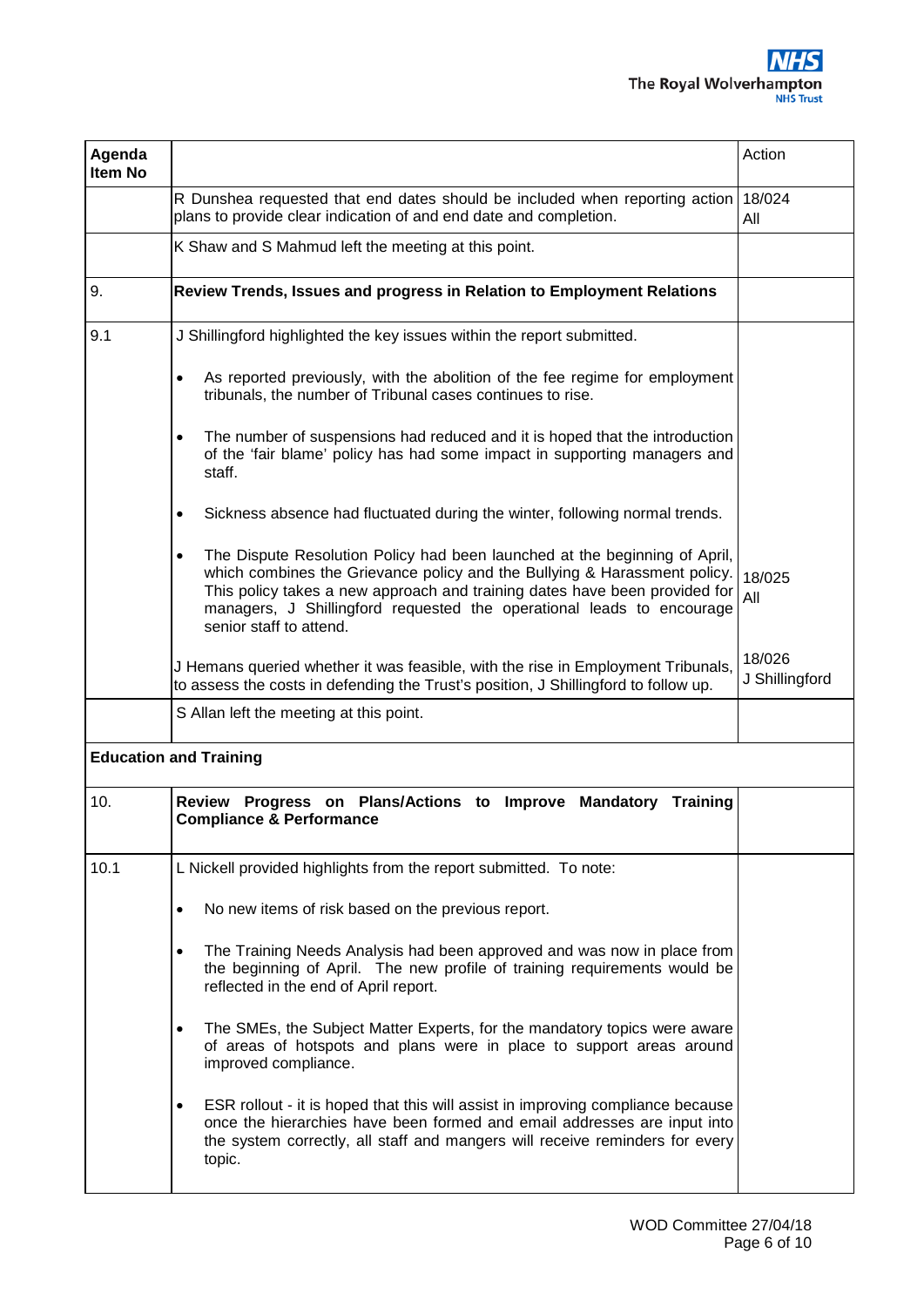| Agenda<br>Item No                                        |                                                                                                                                                                                                                                                                                                                                                                                                                                                                                                                                                                                                                                                                                                                                                                                                                                                                                                                                                                                                                          | Action |  |
|----------------------------------------------------------|--------------------------------------------------------------------------------------------------------------------------------------------------------------------------------------------------------------------------------------------------------------------------------------------------------------------------------------------------------------------------------------------------------------------------------------------------------------------------------------------------------------------------------------------------------------------------------------------------------------------------------------------------------------------------------------------------------------------------------------------------------------------------------------------------------------------------------------------------------------------------------------------------------------------------------------------------------------------------------------------------------------------------|--------|--|
|                                                          | Local Induction - compliance in this area has always been an issue<br>$\bullet$<br>experience by all Trust, but ESR again should help in sending out reminders.<br>An on-line form is also under development.                                                                                                                                                                                                                                                                                                                                                                                                                                                                                                                                                                                                                                                                                                                                                                                                            |        |  |
| 11.                                                      | <b>RWT Strategic Plan for Apprentices (Action 18/008)</b>                                                                                                                                                                                                                                                                                                                                                                                                                                                                                                                                                                                                                                                                                                                                                                                                                                                                                                                                                                |        |  |
| 11.1                                                     | L Nickell advised that this is the Trust's proposed strategic approach to<br>apprenticeships, the draft had been brought to the previous meeting and had also<br>been consulted on widely. The strategy sets out the vision, strategic objectives<br>around developing staff and recruiting young people, and details the model and<br>approach used, the expected outcomes and the governance arrangements within<br>the three year implementation plan.<br>The Strategic Plan for Apprentices was approved.                                                                                                                                                                                                                                                                                                                                                                                                                                                                                                            |        |  |
| 11.2                                                     | T Powell proposed that any vacancy within the Division should be reviewed and<br>assessed by the Apprenticeship team as a possible apprentice post before being 18/027<br>reviewed by the Divisional VCP team; L Nickell welcomed the proposal and L Nickell<br>would ask C Young and team to follow up.                                                                                                                                                                                                                                                                                                                                                                                                                                                                                                                                                                                                                                                                                                                 |        |  |
|                                                          | L Grant and T Powell left the meeting at this point.                                                                                                                                                                                                                                                                                                                                                                                                                                                                                                                                                                                                                                                                                                                                                                                                                                                                                                                                                                     |        |  |
| <b>Workforce Planning, Intelligence and Productivity</b> |                                                                                                                                                                                                                                                                                                                                                                                                                                                                                                                                                                                                                                                                                                                                                                                                                                                                                                                                                                                                                          |        |  |
| 12.                                                      | <b>Review of Workforce Performance Data</b>                                                                                                                                                                                                                                                                                                                                                                                                                                                                                                                                                                                                                                                                                                                                                                                                                                                                                                                                                                              |        |  |
| 12.1                                                     | C Griffiths presented the standard report to the Committee, a further metric had<br>been added to the report on retention and stability rate.                                                                                                                                                                                                                                                                                                                                                                                                                                                                                                                                                                                                                                                                                                                                                                                                                                                                            |        |  |
| 13.                                                      | 2018/19 Workforce Plan - Baseline Report (Action 17/092)                                                                                                                                                                                                                                                                                                                                                                                                                                                                                                                                                                                                                                                                                                                                                                                                                                                                                                                                                                 |        |  |
| 13.1                                                     | C Griffiths advised that this is the initial draft report submitted to the Committee<br>for information and this predates a fuller plan scheduled for June 2018.                                                                                                                                                                                                                                                                                                                                                                                                                                                                                                                                                                                                                                                                                                                                                                                                                                                         |        |  |
|                                                          | <b>Occupational Health &amp; Wellbeing</b>                                                                                                                                                                                                                                                                                                                                                                                                                                                                                                                                                                                                                                                                                                                                                                                                                                                                                                                                                                               |        |  |
| 14.                                                      | Update on the Delivery of the Work Around the Health and Wellbeing<br>Agenda (Action 17/101)                                                                                                                                                                                                                                                                                                                                                                                                                                                                                                                                                                                                                                                                                                                                                                                                                                                                                                                             |        |  |
| 14.1                                                     | C Griffiths provided an update on the report submitted on the delivery of the work<br>around the Health and Wellbeing Agenda which supports the wellbeing of RWT<br>staff led by the Health and Wellbeing Steering Group. Phase one, in delivering<br>the requirements of the Workplace Wellbeing Standards at the New Cross site<br>had been completed; phase two had commenced and this will ensure that the<br>requirements of the standards are delivered across all RWT sites. The group will<br>also focus on bringing together four strands of work ongoing across the whole of<br>the organisation, looking at physical health and wellbeing, mental health, spiritual<br>health and financial health.<br>C Griffiths reported that, in addition, L Nickell is leading some work around the<br>Eight High Impact Actions for Junior Doctors that the NHSI had circulated with<br>the Faculty of Medical leadership and Management. However, the work around<br>these improvements would also apply to all staff. |        |  |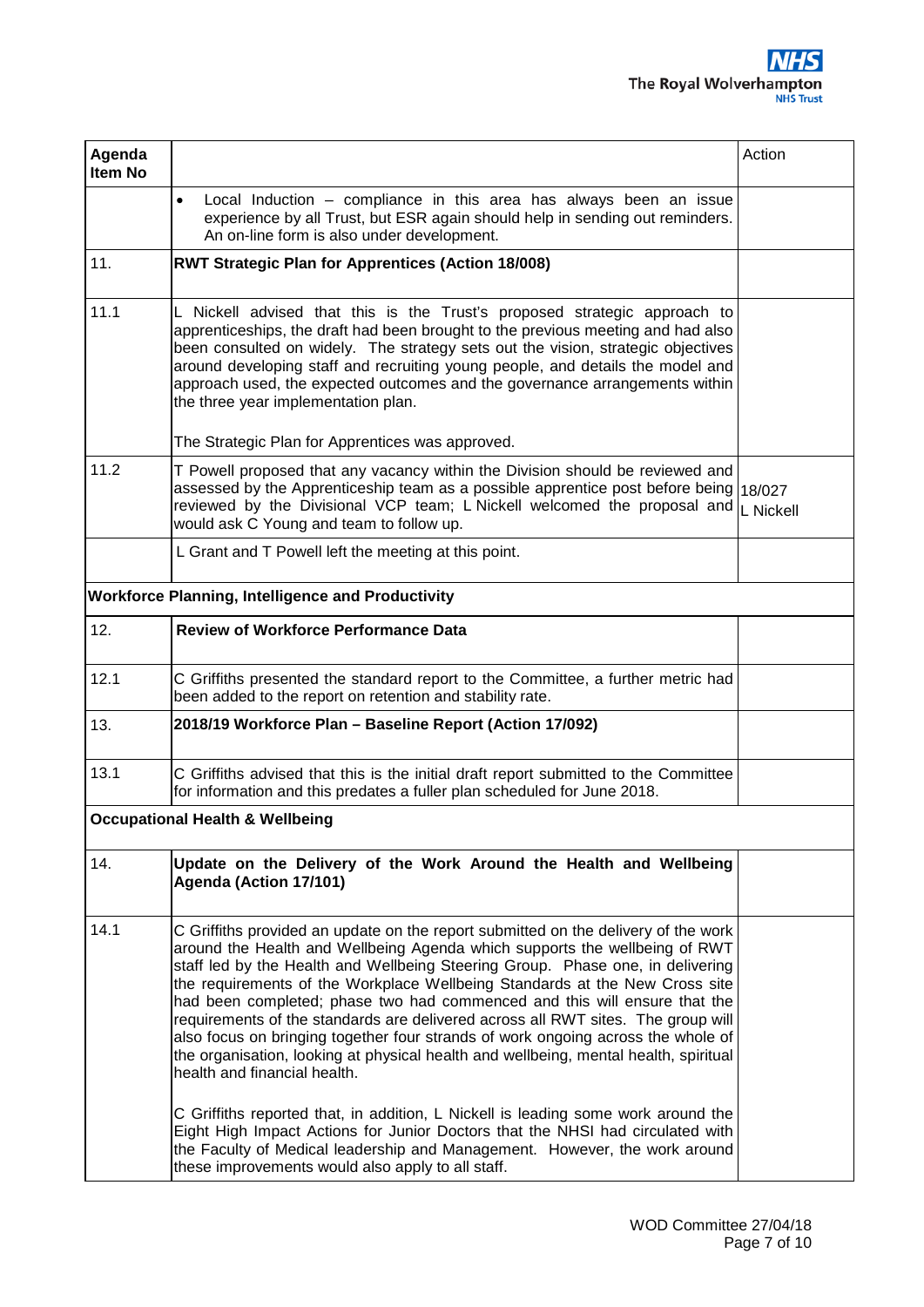

| Agenda<br>Item No |                                                                                                                                                                                                                                                                                                                                                                                                                                                                                                                                                                                                                                                                                                                                                                                                                             | Action                |
|-------------------|-----------------------------------------------------------------------------------------------------------------------------------------------------------------------------------------------------------------------------------------------------------------------------------------------------------------------------------------------------------------------------------------------------------------------------------------------------------------------------------------------------------------------------------------------------------------------------------------------------------------------------------------------------------------------------------------------------------------------------------------------------------------------------------------------------------------------------|-----------------------|
|                   | L Nickell advised that the eight high impact actions were a number of initiatives<br>that had been proven to support junior doctors in training, in terms of supporting<br>them to be more resilient and healthy at work. The actions focus on a number of<br>the same areas that had already been discussed by the Health and Wellbeing<br>Steering Group, therefore, the Group had been able to use some its targeted<br>work to promote and progress some of those actions. For example:<br>the group had secured a free trial of sleep pods and recliner chairs to<br>$\bullet$                                                                                                                                                                                                                                         |                       |
|                   | ensure appropriate rest areas were available to staff after long shift work.<br>disposable cups have been made available in all kitchens in clinical<br>$\bullet$<br>areas to discourage water bottles being taken from ward to wards, as<br>there is an IP risk associated with this, and this would ensure staff keep<br>hydrated                                                                                                                                                                                                                                                                                                                                                                                                                                                                                         |                       |
|                   | there have been a number of sessions held around mental health<br>$\bullet$<br>wellbeing provided to the junior doctors and there is also an e-learning<br>training package available on this. The Trust is also adopting the mental<br>first aid training, train the trainer approach.                                                                                                                                                                                                                                                                                                                                                                                                                                                                                                                                     |                       |
|                   | J Hemans noted that a number of positive initiatives were in progress in moving<br>forward this agenda.                                                                                                                                                                                                                                                                                                                                                                                                                                                                                                                                                                                                                                                                                                                     |                       |
|                   | <b>Underpinning Work &amp; Assurance</b>                                                                                                                                                                                                                                                                                                                                                                                                                                                                                                                                                                                                                                                                                                                                                                                    |                       |
| 15.               | <b>BAF/CRR Risks</b><br>A Duffell presented the updated the report for information, two additional actions<br>had been added in relation to the difficulties around the Certificate of 18/028<br>Sponsorships. A Duffell advised that a full overview would be carried out since $A$ Duffell<br>moving into the new financial year.                                                                                                                                                                                                                                                                                                                                                                                                                                                                                         |                       |
| 16.               | <b>Analysis Report on Sickness Absence Position</b>                                                                                                                                                                                                                                                                                                                                                                                                                                                                                                                                                                                                                                                                                                                                                                         |                       |
| 16.1              | C Griffiths presented an update on the report which provided the current position<br>across the Trust. She advised that the Trust had never met the current target of<br>3.24%, which had been set following the release of the Boorman report of 2009.<br>The proposal is to introduce a stretch improvement of 0.5% which would bring<br>the Trust into the first quartile of the model hospital, if achieved. If the committee<br>agreed, this would be applied to the performance target across all of the service<br>areas which would mean that each would have a differential performance target.<br>C Griffiths advised that she would follow up with each Divisional Manager to<br>ensure they were in agreement with this proposal and if approved, this would be<br>embedded by June but would apply from April. |                       |
|                   | R Baker commented that, particularly within nursing, the message of the change<br>would need to be managed, particularly around headroom, as there was no<br>increase in this.                                                                                                                                                                                                                                                                                                                                                                                                                                                                                                                                                                                                                                              |                       |
|                   | J Hemans requested further update following discussions with the Divisional<br>leads.                                                                                                                                                                                                                                                                                                                                                                                                                                                                                                                                                                                                                                                                                                                                       | 18/029<br>C Griffiths |
|                   | R Baker left the meeting at the point.                                                                                                                                                                                                                                                                                                                                                                                                                                                                                                                                                                                                                                                                                                                                                                                      |                       |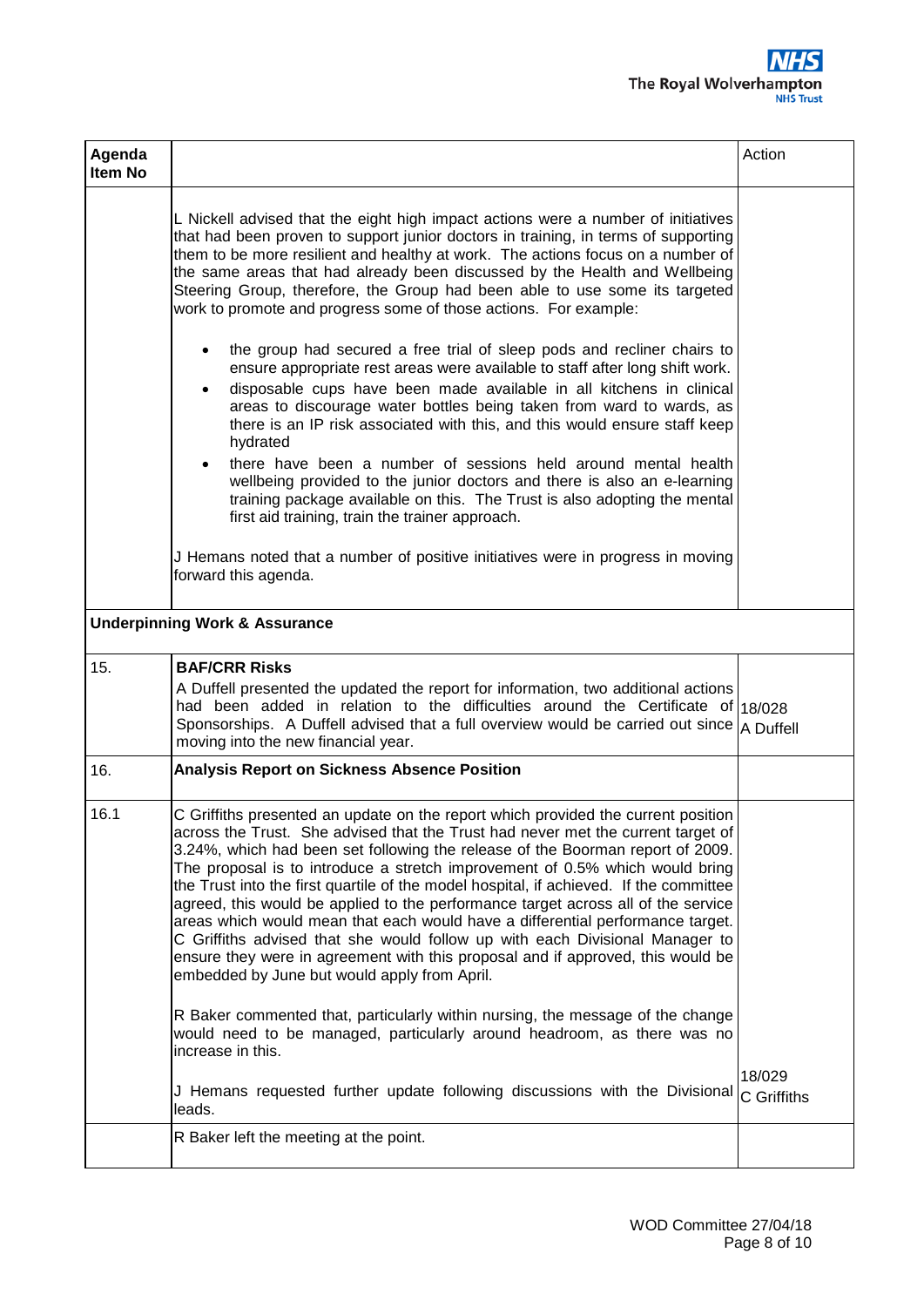| Agenda<br>Item No |                                                                                                                                                                                                                                                                                                                                                                                                                                            | Action                     |
|-------------------|--------------------------------------------------------------------------------------------------------------------------------------------------------------------------------------------------------------------------------------------------------------------------------------------------------------------------------------------------------------------------------------------------------------------------------------------|----------------------------|
| 17.               | <b>Annual Schwartz Round Report</b>                                                                                                                                                                                                                                                                                                                                                                                                        |                            |
| 17.1              | L Nickell presented the annual report on the progress of the Schwartz Rounds<br>since inception. She reported that there had been 17 rounds presented with an<br>average attendance of 37 individuals and feedback and evaluation had been<br>good with 81% of attendees recommending Schwartz rounds. L Nickell advised<br>that the funding for membership to the Point of Care Foundation had been<br>approved the next two years.       |                            |
|                   | L Nickell reported that the Steering Group was having some issues in sourcing<br>and engaging panels to present and she, C Griffiths and J Shillingford were<br>reviewing to consider how this can be addressed. L Nickell agreed to provide<br>further update at the next meeting.                                                                                                                                                        | 18/030<br>L Nickell        |
| 18.               | Workplan for 2018-2019                                                                                                                                                                                                                                                                                                                                                                                                                     |                            |
| 18.1              | A Duffell presented the updated work plan for the current financial year 2018-19;<br>the plan was agreed.                                                                                                                                                                                                                                                                                                                                  |                            |
|                   | <b>Papers for Information</b>                                                                                                                                                                                                                                                                                                                                                                                                              |                            |
| 19.               | <b>Mandatory Training Performance</b>                                                                                                                                                                                                                                                                                                                                                                                                      |                            |
| 20.               | <b>Expenditure on Training (Action 18/007)</b>                                                                                                                                                                                                                                                                                                                                                                                             |                            |
| 20.1              | L Nickell provided a brief update on the report submitted around the breakdown<br>on costs per head in terms of training expenditure. She advised that the costing<br>was difficult to calculate because there is both external and internal funding for<br>training and, because some of the external funding is ring-fenced for particular<br>staff groups, it was difficult to reach an average by putting the two factors<br>together. |                            |
|                   | A Duffell queried the costings for development training for staff; L Nickell agreed<br>to review and provide further update.                                                                                                                                                                                                                                                                                                               | 18/031<br>L Nickell        |
|                   | R Dunshea suggested a future agenda discussion item around learning and<br>development funding mechanisms, it was agreed to note and L Nickell to provide<br>a presentation on this.                                                                                                                                                                                                                                                       | 18/032<br>L Nickell        |
|                   | L Nickell advised that an electronic study leave form had been devised and<br>discussions were ongoing on how this would update the training records in ESR.<br>A Duffell suggested that, as the current KITE system is reaching its end of life,<br>this action is linked into the update around the ESR Steering Group action<br>around the new pay deal.                                                                                | Link into Action<br>18/016 |
| 21.               | Policy Adoption - No policies submitted this month.                                                                                                                                                                                                                                                                                                                                                                                        |                            |
| 22.               | Minutes of the Attraction & Retention Group                                                                                                                                                                                                                                                                                                                                                                                                |                            |
| 23.               | Minutes of the Academy Steering Group                                                                                                                                                                                                                                                                                                                                                                                                      |                            |
|                   |                                                                                                                                                                                                                                                                                                                                                                                                                                            |                            |